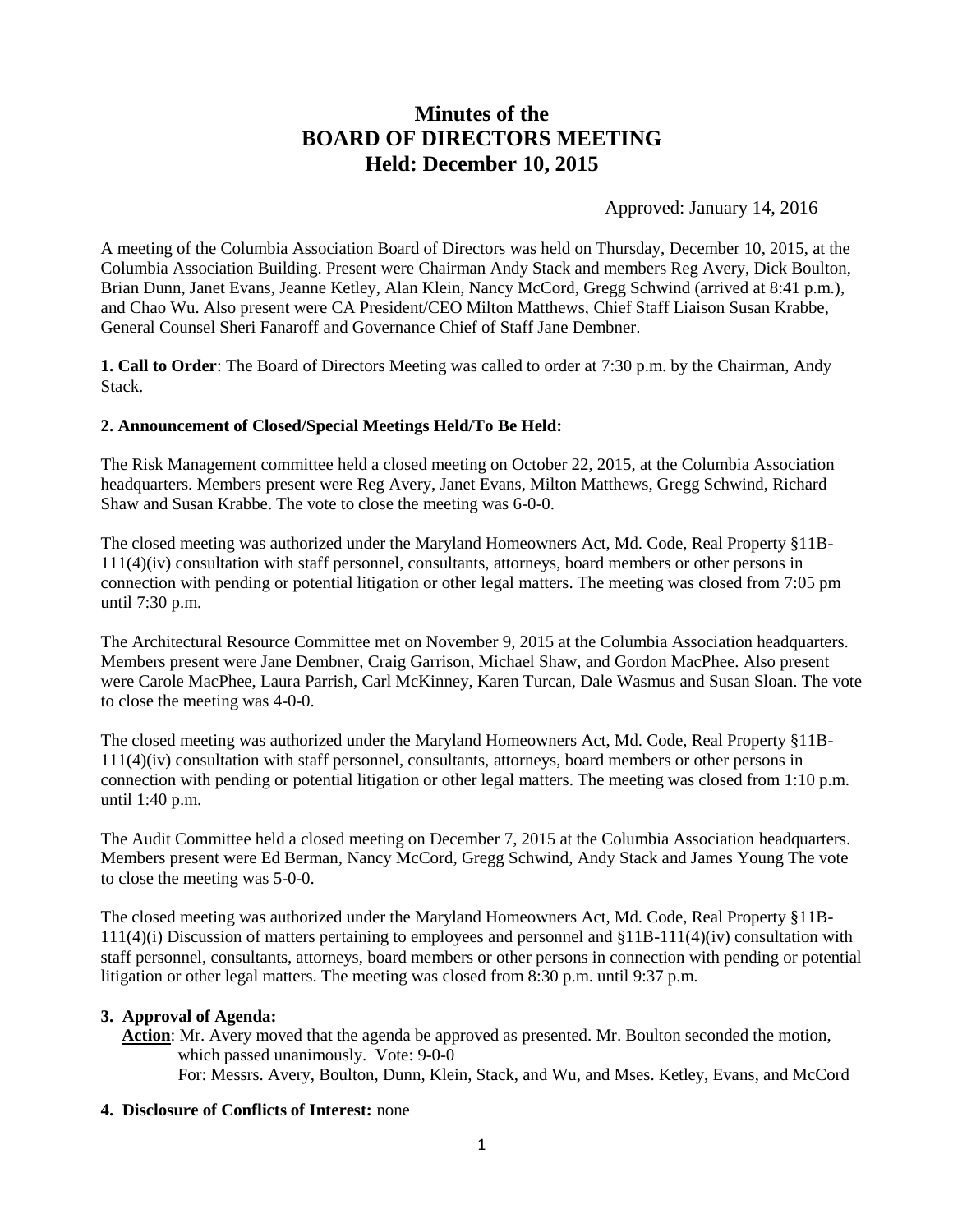# **5. Resident Speakout:**

- (a) Chao Wu, River Hill, spoke about a potential Chinese Sister City for Columbia.
- (b) Paul Verchinski, Oakland Mills, spoke about proposed membership rate changes for seniors.
- (c) Hui Dong, River Hill, spoke about a potential Sister City relationship with Liyang, China.
- (d) Jun Han, Rockville, spoke about a potential Sister City relationship with Liyang, China.

(e) Russ Swatek, Long Reach, spoke about Haven on the Lake's rate structure and CA's role in enforcing covenants regarding development.

(f) Chris Alleva, spoke about the sale of the Twin Knoll property and CA's role in enforcing covenants regarding development.

- (g) Joel Hurewitz, Harpers Choice, spoke about Splashdown and Sister Cities.
- (h) Richard Blank, Jeffers Hill, spoke about a carjacking near the Athletic Club in November.
- **6. Approval of Minutes** of November 12, 2015
	- **Action**: Ms. McCord moved that the minutes be approved as presented. Mr. Wu seconded the motion. Mr. Matthews noted that on Line 106, "uncertainly" should be corrected to read "uncertainty." The minutes were approved as corrected. Vote: 7-0-2.
		- For: Messrs. Boulton, Dunn, Stack, and Wu, and Mses. Ketley, Evans, and McCord Against: none
		- Abstain: Messrs. Avery and Klein
- **7. Chairperson's Remarks:** Mr. Stack said the next World Languages Café will be held on December 16 and there was recently a nice article in the Flier about it. The next BOC meeting will be on January 4, a public budget forum will be held on January 21, and CA Board meetings will be held on January 14 and 28. He also said he is pleased that County Executive Allan Kittleman says he considers CA to be a partner with the county. Mr. Stack noted that he has now visited all of the village boards.

## **8. President's Remarks:**

In response to Board member questions, Mr. Matthews and staff said:

- CA has been a part of the Inter-County Broadband Network for more than a year and now has highspeed fiber connectivity at six of its facilities.
- Staff will find out how many CA Monthlys are printed Mr. Wu noted that a number of them seem to be left untouched in various locations.
- CA is developing a way to have better oversight of large construction projects.
- The Dashboard number showing total dollars in Membership is low because it reflects only the first two quarters of the current fiscal year.
- Staff is starting a process, with the Board, of looking at a different business model for Haven on the Lake

## **9. Committee Chairs' Remarks:**

- (a) Board Operations Committee: none
- (b) External Relations Committee: none
- (c) Planning and Strategy Committee: none
- (d) Strategic Implementation Committee: none
- (e) Audit Committee: The committee has forwarded CA's financial report to the Board.
- (f) CA Representatives to the Inner Arbor Trust Board of Directors: Mr. Boulton said he and Mr. Schwind have requested a breakdown of IAT expenses by vendor. He also said construction of the Chrysalis is being paid for by the county and seems to be on schedule. The IAT Board will meet on December 17 with Planning and Zoning.

## **10. Special Topics and Presentations –** None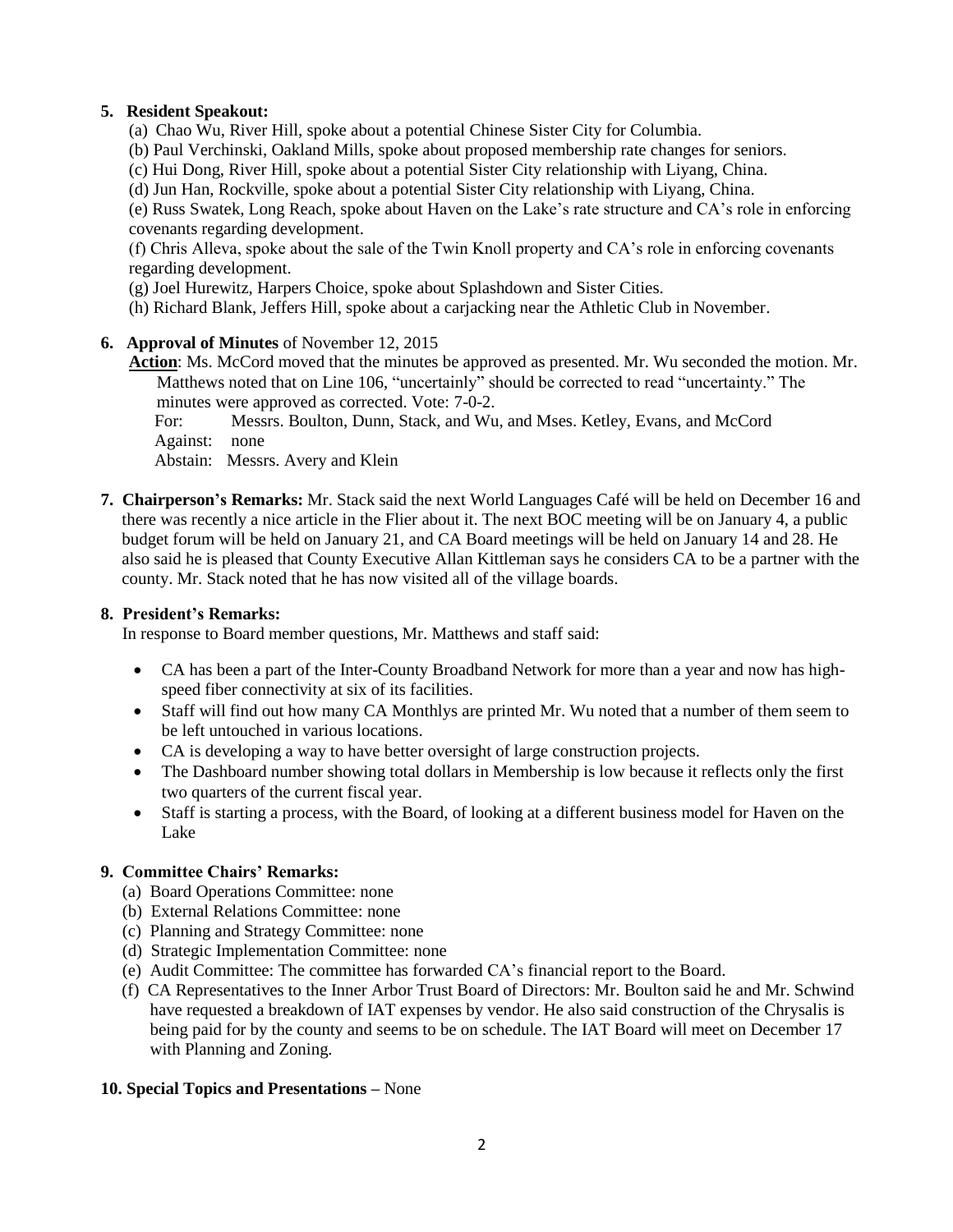#### **11. Committee Agendas**

- (c) External Relations Committee
	- 1. Discussion
		- (a) Presentation by Sister City Planning Committee re: New Sister City Relationship with Cap- . Haitien, Haiti

Community Services Director Michelle Miller and International Exchange and Multicultural Programs Manager Laura Smit briefly described CA's international programs, then introduced Jean-Robert Anantua and David Weeks of the Cap-Haitien Sister Cities Planning Committee.

*Mr. Schwind arrived at 8:42 p.m.*

Messrs. Anantua and Weeks explained the concept of Sister Cities and requested that Cap-Haitien, Haiti become Columbia's first Sister City in the Western Hemisphere. They said Cap-Haitien was selected because: 1) there is a large Haitian diaspora in Howard County with strong interest in advancing the understanding of Haiti and its culture; 2) committee members have strong connections with Cap-Haitien mayor's office, NGOs, Rotary and cultural arts professionals; 3) Cap-Haitien has sent a letter expressing interest in becoming a Sister City to Columbia; and 4) a Sister Cities relationship with Cap-Haitien is in line with Columbia's emphasis on cultural diversity and inclusiveness.

- **Action:** Mr. Klein moved that the ERC recommend that the Board approve the request to form a Sister City relationship between Columbia and Cap-Haitien, Haiti. Mr. Dunn seconded the motion, which passed unanimously. Vote: 3-0-0.
- (b) Committee Tracking Form
- (a) Planning and Strategy Committee
	- 1. Discussion
		- (a) Election of the Committee Chair and Vice Chair
			- **Action**: Ms. Ketley nominated Mr. Wu as chair. Ms. McCord seconded the motion, which the . committee approved unanimously. Vote: 3-0-0.
			- **Action:** Mr. Wu nominated Ms. Ketley as vice chair. Ms. McCord seconded the motion, which the . committee approved unanimously. Vote: 3-0-0.
- *Mr. Wu left at 9:25 p.m.*
	- (b) Progress Report Membership Structure and Customer Experience

Sport and Fitness Director Dan Burns described a timeline for implementing a new membership structure and pricing strategy. He said staff wants to focus on allowing members to fully use the facility of which they are a member. He recommends that the new membership structure go into effect May 1, 2017.

**Action:** Ms. McCord moved that the PSC recommend that the Board authorize staff work toward simplifying and improving memberships. Ms. Ketley seconded the motion, which passed. Vote: 2-0-0.

(c) Proposed Rate Changes for Haven on the Lake

 Mr. Burns explained the justification for staff's recommendation to adjust the revenue model for Haven on the Lake to rely more on membership fees and less on class fees.

**Action:** Ms. McCord moved that the PSC recommend that the Board approve staff's recommendations for changing the pricing for Haven on the Lake. Ms. Ketley seconded the motion, which passed. Vote: 2-0-0.